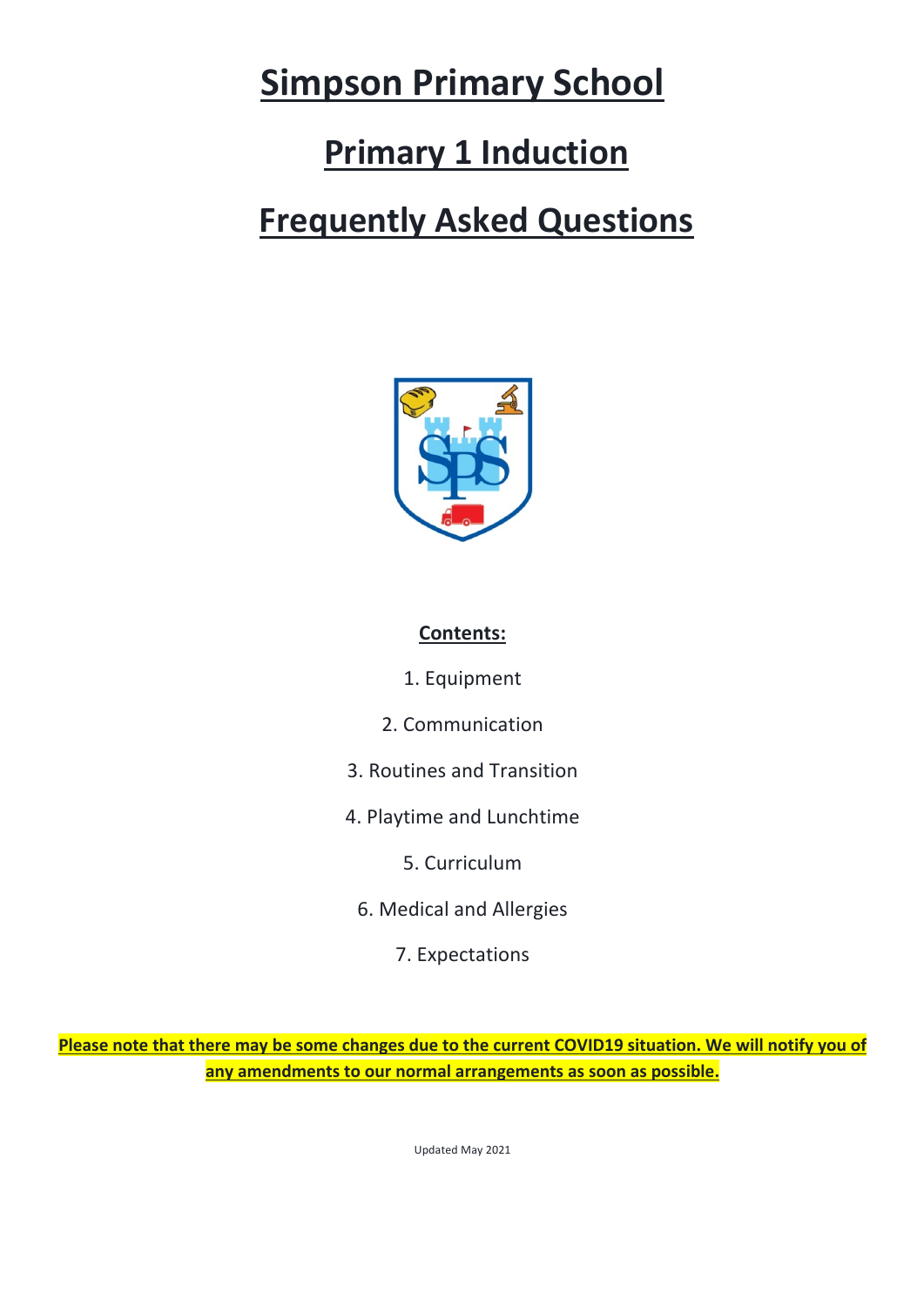### **Equipment**



• *What standard equipment do children require to start school?* 

It is helpful if children bring in a water bottle, a pencil case including basic stationery, a painting apron and a full indoor and outdoor PE kit from home. We will provide them with home learning bags, which they should bring to school on a daily basis. Children should not bring glue or scissors as these are provided.

• *Do they need a pencil case? What do they need in their pencil case?* 

It is helpful if children bring in a pencil case with stationery such as writing pencils and an eraser. They may bring in colouring pencils if they wish, however these will be available in the classroom for use. (During COVID-19 outbreak children should bring their own pencils, pens, sharpener and eraser.)

• *What do I do if my child loses an item of clothing?*

Please make sure every item, no matter how small is **clearly labelled** with name and class.

Labelled items will be returned if found; all other items will be sent to Lost Property beside our School Office. Please be aware that name labels can wash out or fall off! When Covid-19 regulations relax, you will be welcome to come in at the end of the school day to look through Lost Property for any stray items. There are also opportunities throughout the year where items of lost property will be out on display e.g. Parents' Evenings.

• *What do they need for indoor/outdoor PE kit?*

On PE days pupils are permitted to wear PE kit to school for the duration of the day.

Children should wear the following kit:

Indoor: blue/black shorts or jogging bottoms, plain coloured t-shirt: white or sky blue and indoor gym shoes (brought in a bag)

Outdoor: blue/black shorts or jogging bottoms, t-shirts, trainers, light rain-jacket.

No football tops are permitted. We endeavour to be outside for P.E. in most weathers so please ensure your child dresses appropriately for the Scottish weather! **All items must be labelled!**

#### **Communication :**

We aim to communicate effectively with our families using different methods. All P1 children will have a Seesaw account where in class learning highlights will be shared with home. We encourage parents to engage with this platform and provide positive feedback to your child. Our Parent Council shares information on the Simpson Primary & Nursery Facebook page.



• *When forms are handed out do they go back in homework bags or do we return them to the school office?* 

Children are encouraged to hand in any letters in their home learning bags to their teacher each morning.

• *When is best to catch the teacher if you need to speak to them?*

Catch us at the end of the day ensuring social distancing rules are followed or send in a note in your child's daily diary to arrange a meeting or phone call. We will always get back to you as quickly as we can. If your query is urgent, you can get in touch with the office and they will let us know.

• *Is it possible to email the class teacher?*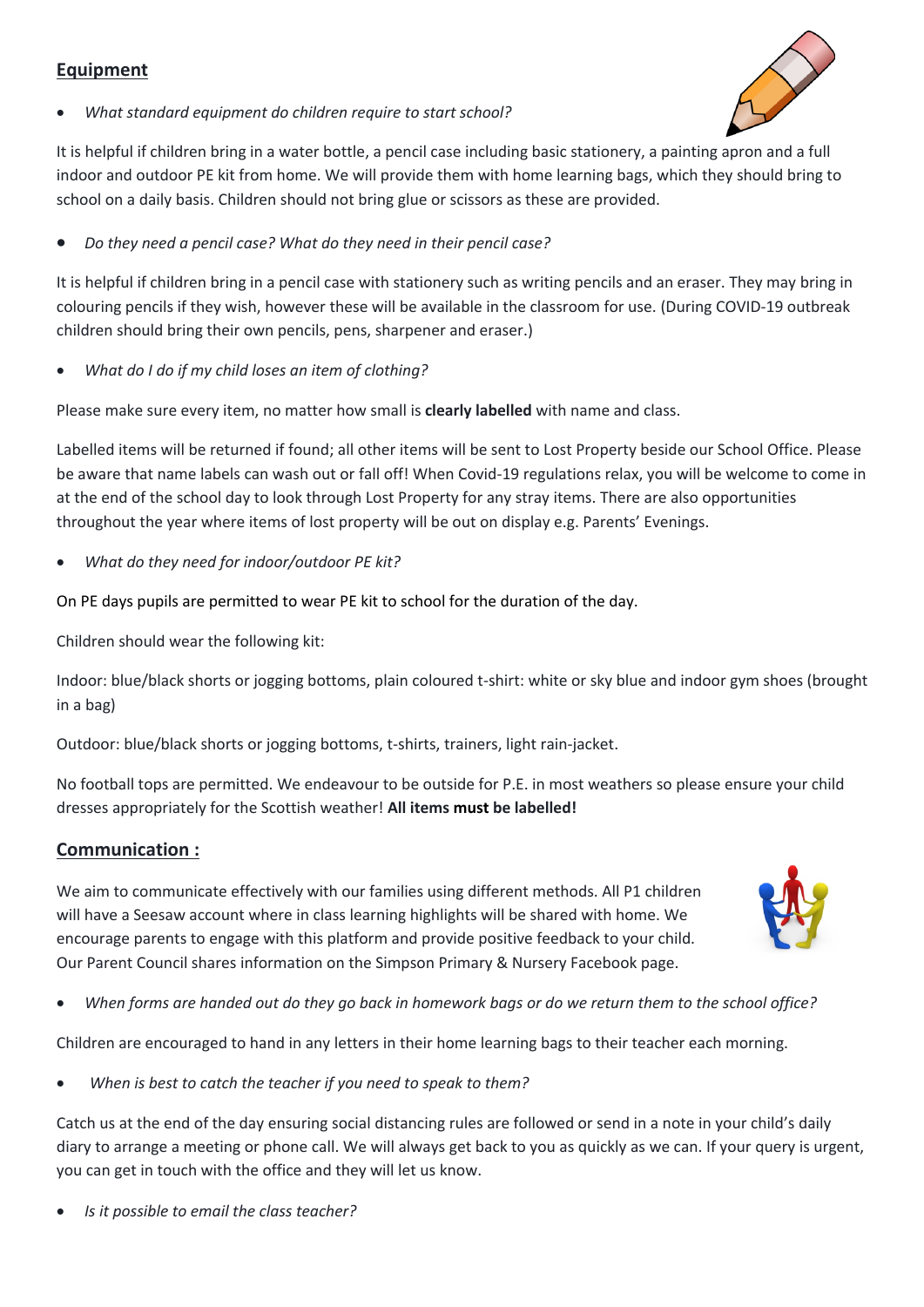We do not give out our email addresses or personal phone numbers to parents. Please do not hesitate to get in touch in person, by phoning the school, or by writing a note. Messages can also be sent via Seesaw but please be aware that these are not checked on a daily basis. Any urgent information should always be directed to the school office where it will be passed onto the relevant member of staff.

#### • *Where can I find out more information about what is happening in the school?*

You can find information about our latest learning and upcoming events in the following places:

**Website** - https://simpsonprimary.westlothian.org.uk/ **Blog** - https://blogs.glowscotland.org.uk/wl/simpsonps/ **Twitter** - @SimpsonPrimary



Many class teachers also have their own Twitter page to share celebrations of learning. The teacher will share more information about this with you in August if they use Twitter. We love to hear about what your child is learning and any home achievements. These can be shared with their class in school or on Twitter, however please do not post your child's name online to comply with WLC Child Protection procedures.

• *When is the first parents' evening?*

The first formal parent consultations take place in October, before the holiday. We will send home information in advance regarding our online appointment booking system.

#### **Routines and Transition -** *This may be different for August 2021. More details will be shared by email and or media channels*

• *Is there a staggered start time for P1s?* 

On day one, Primary 1 will start at 9.15/9.30am. Currently we have a staggered start to the day. Children can arrive and go straight to their classroom from 8.30am . Further information will be confirmed to parents closer to the start of August

• *Is there a staggered release for P1s?*

Yes, due to our current Covid-19 situation we have a staggered end to the day from 3.10pm. We will share specific pickup times and places for classes before your child starts school.

• *Where should I collect my child at the end of the day?*

P1 children should be collected from the playground. Parents/carers can come into the playground via the side gate at the playing field. Only one adult should enter school grounds per family. We ask all parents to wait outside the gate until the class are ready to be collected. Please keep a safe distance when waiting outside or on school grounds

• *Where children should be collected if parents/carers are late for pick-up?*

If children are not collected at the end of the day, their class teacher will escort them to the School Office where they will await pick up. If you know that you are running late, please phone the Office in advance to let us know.

• *Where should children go if they are late for the bell in the morning?*

If children arrive late, they should enter the school at the main entrance and report to the School Office.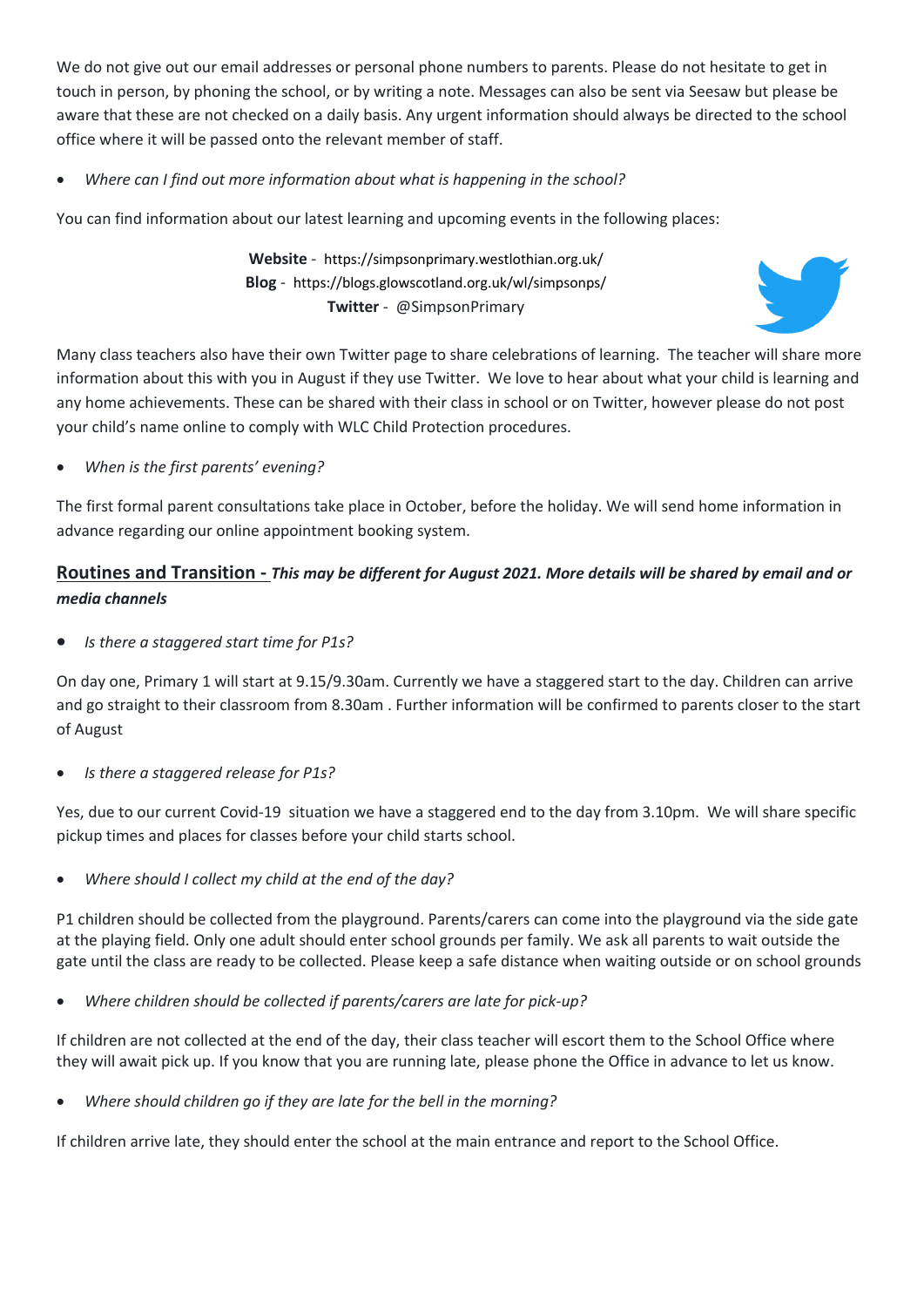• *Where should children go on a wet morning?*

Children should go to their normal gate and they will be directed into their classroom. Please make sure that your children come dressed appropriately, as there may be an opportunity for learning outside if weather improves later in the day.

• *If children come to school in wellies, do they keep them on or do they change into indoor shoes? Can they use their indoor PE shoes?*

Please ensure that your child has a change of shoes if they come in wearing wellies. They may choose to bring in other school shoes or use their indoor PE shoes.

• *Do children have to ask to go to the toilet or do they just go?* 

Children are encouraged to use the toilets at break and lunch times but are free to use toilets throughout the day too. In the interest of fire safety, all children must ensure that they alert an adult if they need to leave the room for any reason.

• *What is the role of buddy and how long do the children have them for?*

Buddies are allocated to P1 children for the full year but their input lessens after the initial settling in period. Buddies will help the Primary 1 children to settle into class initially, modelling routines and showing them around. They are encouraged to develop the Primary 1 children's confidence and independence. Our buddy team will be helping with transition activities in June.

#### **Playtime and Lunchtime**

• *Do the whole school play in the same playground?*

Due to the size of the school, we have staggered playtimes and separate areas for different year groups to play in.

• *Who helps the children at playtime and lunchtime?*

Pupil support staff supervise the children at playtime and lunchtime in the playgrounds. In the dining hall at lunchtime, school staff support all children with the help of Primary 7 Prefects. Primary 1 teachers stay in the Dining Hall until children are settled with their lunch.

• *What should children do if they get hurt in the playground?* 

Children should alert a Pupil Support Worker or ask a friend to do so if they are unable. The Pupil Support Workers will often be wearing red jackets so they are easy to identify in the playground.

• *If it rains at break and lunch where do they go?*

If there is inclement weather, children will stay in their classroom over break and lunch. Each classroom has 'Rainy Day' activities on offer. Pupil Support Workers and Primary 7s will supervise them until their teacher returns.

• *Where is the snack trolley for children to purchase a snack?*

Unfortunately, we are currently unable to provide a snack trolley during Covid-19 restrictions. Normally, the snack trolley will be brought around classes each morning by P7 children to purchase items for snack. The trolley will also be out in the playground during playtime or inside the corridor on wet days.



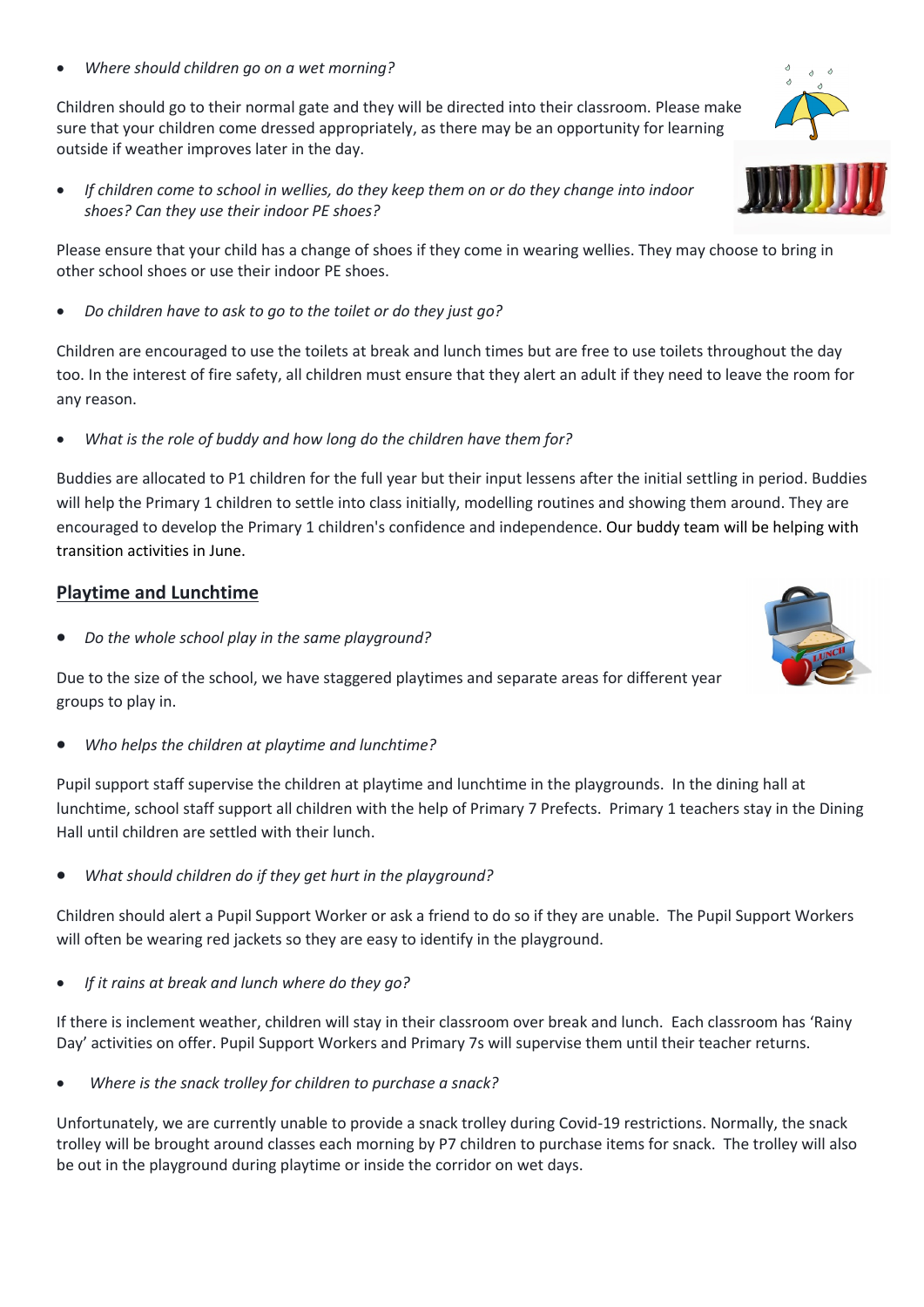• *What is available on the snack trolley and how much is each item?* 

There are a wide variety of snacks available including crisps, fruit flakes and rice cakes. Items are priced between 5p and 35p. Bottles of water are 20p. There are snacks available to purchase for children with allergies. Please let us know of any allergies and we can discuss this with you. These are not available at the moment but we may be able to start again in the future

• *What kind of snack should my child bring for playtime?*

If your child is bringing their own snack for playtime it should be something healthy such as a piece of fruit, cereal bar, crackers. Try to provide them with one small item to keep them going until lunchtime. We are a health promoting school and would encourage children not to bring sugary sweets or fizzy drinks for snack or lunch. Lollipops and snacks containing nuts are not permitted.



• *When is break time and how long does it last?*

For P1, playtime lasts from 10.15 - 10.30am Monday to Thursday, and 10.00 – 10.20am on Fridays.

• *When is lunchtime and how long does it last?* 

Lunchtime lasts from 12pm – 12:45pm for P1.

• *Do children get the opportunity to wash their hands before going for lunch?*

All P1 children are taken to wash their hands before lunchtime.

• *How long are children given to eat lunch?*

Children are given as long as needed to finish their lunch.

• *Can they take part of their lunch outside, i.e. crisps or a banana?*

No – children are encouraged to eat in the dining hall and then go outside to play.

• *Can children go home for lunch?*

Yes – they will need to be picked up and dropped off by an adult at the school office. Please contact the school office to arrange this if required.

• *What is the process if children bring a packed lunch? Where do children collect school packed lunches?*

Children can leave their packed lunches in a designated box in the morning. They carry them to the hall for lunchtime and children return them to the box outside their classroom.

• *How do they know where to line up for their lunch order?*

Coloured trays on the counter indicate where children should line up. School staff and P7 pupils are on hand to assist.

• *How do children know which colour of tray to collect?*

We encourage parents to complete lunch orders with their children at home **using iPayimpact**. Children check their lunch orders in the morning and class teachers direct children to the correct line in the hall at lunchtime. School and Kitchen staff are aware of children with allergies or special dietary requirements when issuing food orders.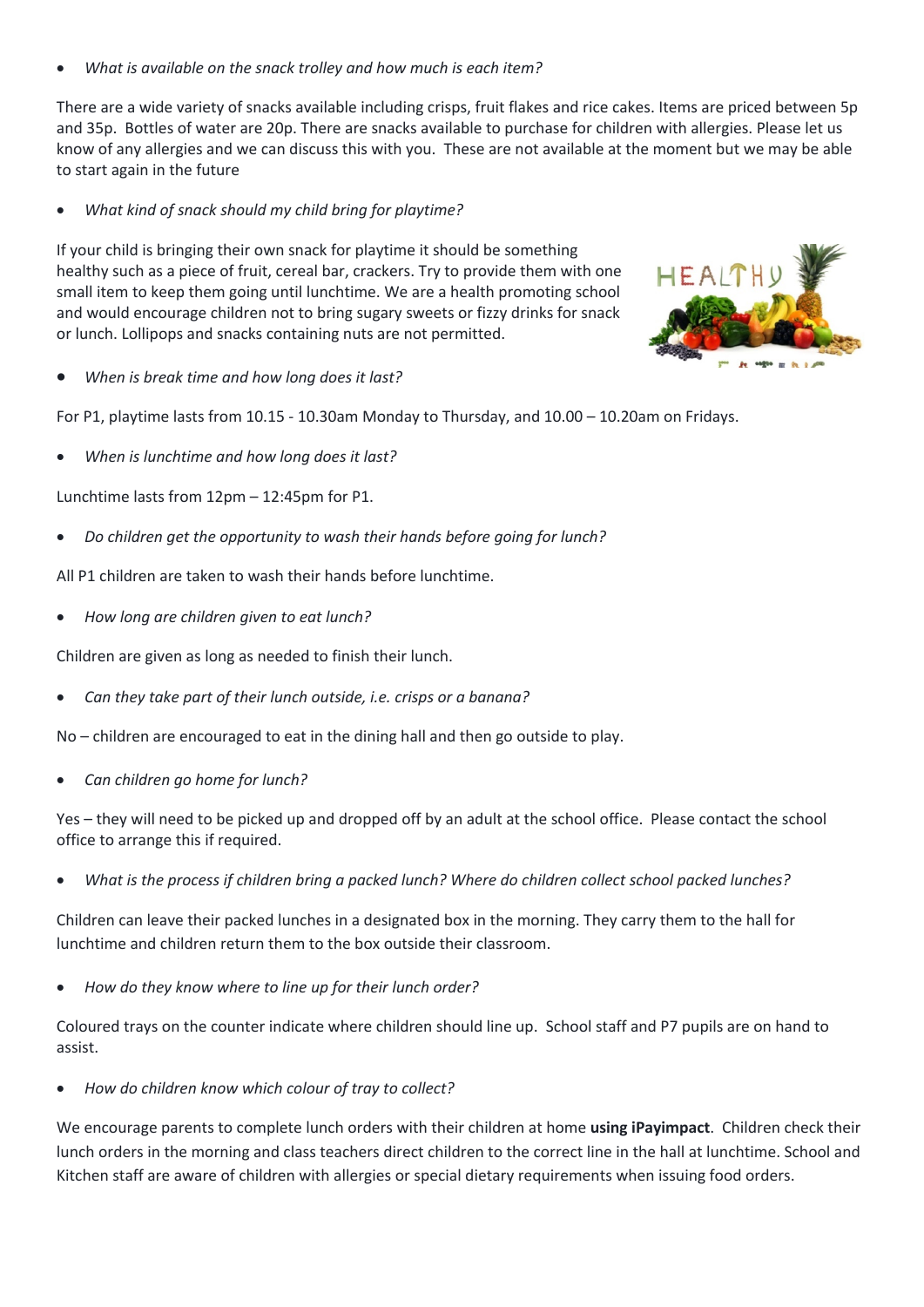• *What happens if a child drops their tray before they have eaten?*

Where possible, children are given a replacement. Bread and fruit are always available.

• *Where do they get water?*

Children are given a choice of milk or water alongside their lunch order.

• *Is water available during class time?*

Children are encouraged to bring a water bottle to be used at appropriate times during the school day. This should be taken home at the end of each day to be washed and refilled. Please note as we are a health promoting school bottles for class should be filled with water only and no diluting juice.

#### **Curriculum**

• *Do homework bags come home at the weekend?*

Yes. More detailed information about homework will be issued by the class teachers in August.

• *Will a brief description or example of homework be provided?*

A homework grid will be provided each term outlining the activities to support and reinforce classroom activities.

• *Will a phonics hand out with sounds/colours be provided for parents at home?*

Handouts will go out to parents following a workshop in Term 1. We also send home a sounds book in homework bags to help children to practise the sounds that they have learned.

• *Do children read the wordless books at school before bringing them home?*

Yes. We discuss the stories with the children before they are sent home.

• *When is physical education (P.E.)?*

This will differ from class to class and may change each term. Parents will be notified at the beginning of term.

• *How many PE sessions do children have?*

Children will have two PE sessions per week. These may take place outdoors, even in light rain.

• *How long is a PE session?*

Each class will have two regular 50-minute sessions, with other opportunities throughout the week.

• *What is involved in gym sessions?*

The PE focus (Gymnastics, Athletics, Scottish Dancing, etc.) will be highlighted in your class newsletter each term.

• *Do children bring their PE kit home every week for washing?*

Currently children come to school wearing their gym kits so there is no need for them to change in school.



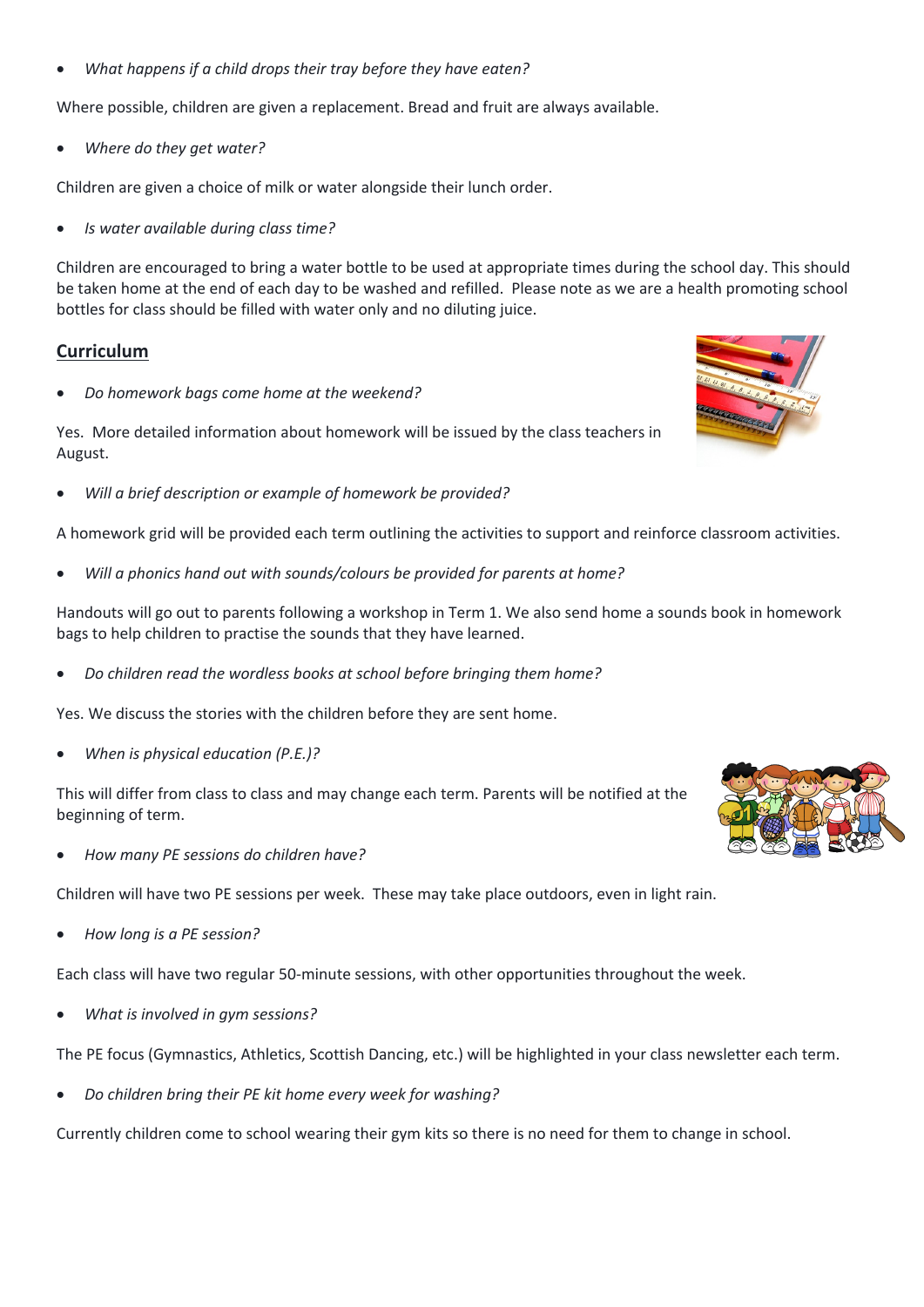### **Medical/ Medication/Allergies**

*What do I do if my child requires medicine or has any allergies?*

- Please notify the school office and class teacher as soon as possible of any medical needs. A meeting/phone call will be arranged to discuss your child's needs and to complete the relevant paperwork.
- We are unable to give your child any medication without the appropriate paperwork allowing us permission. Prescribed medication must be labelled from the pharmacy with your child's name on it.
- We are a nut free school. Children must NOT bring any snacks or lunch items containing nuts or Nutella spread.

#### **Expectations**

Our positive relationships and behaviour policy is based around children's rights, with a focus on:

- the right to **learn**,
- the right to **feel safe**
- the right to be treated with **fairness and respect**.

Our school rules are:

- Be Ready
- Be Respectful
- Be safe

Our school values are also central to the policy.

These are:

- Kindness
- **Fairness**
- Courage
- Honesty
- Respect.

In consultation with pupils, staff and parents we have created a refreshed positive relationships and behaviour policy. It focuses on promoting positive behaviour throughout our school through high expectations of all learners and positive recognition of children demonstrating our values. We continually look for opportunities to recognise positive behaviours and celebrate success.

#### **Celebrating Success**

#### *What are the houses and how are they used within school?*

Children will be allocated a house shortly after enrolment at Simpson Primary. We have 4 houses/teams. They are Bruce (Blue), Leyland (Green), James Young (Red) and Castle (Yellow). Siblings will be allocated to the same house group. Houses are used for a variety of events throughout the year e.g. Sports Day.

#### *How and what are house points rewarded for?*

House points are awarded by staff for a variety of reasons e.g. great effort with work tasks, displaying our values, good manners etc. These are counted weekly by P7 house captains with a winning house announced each week to